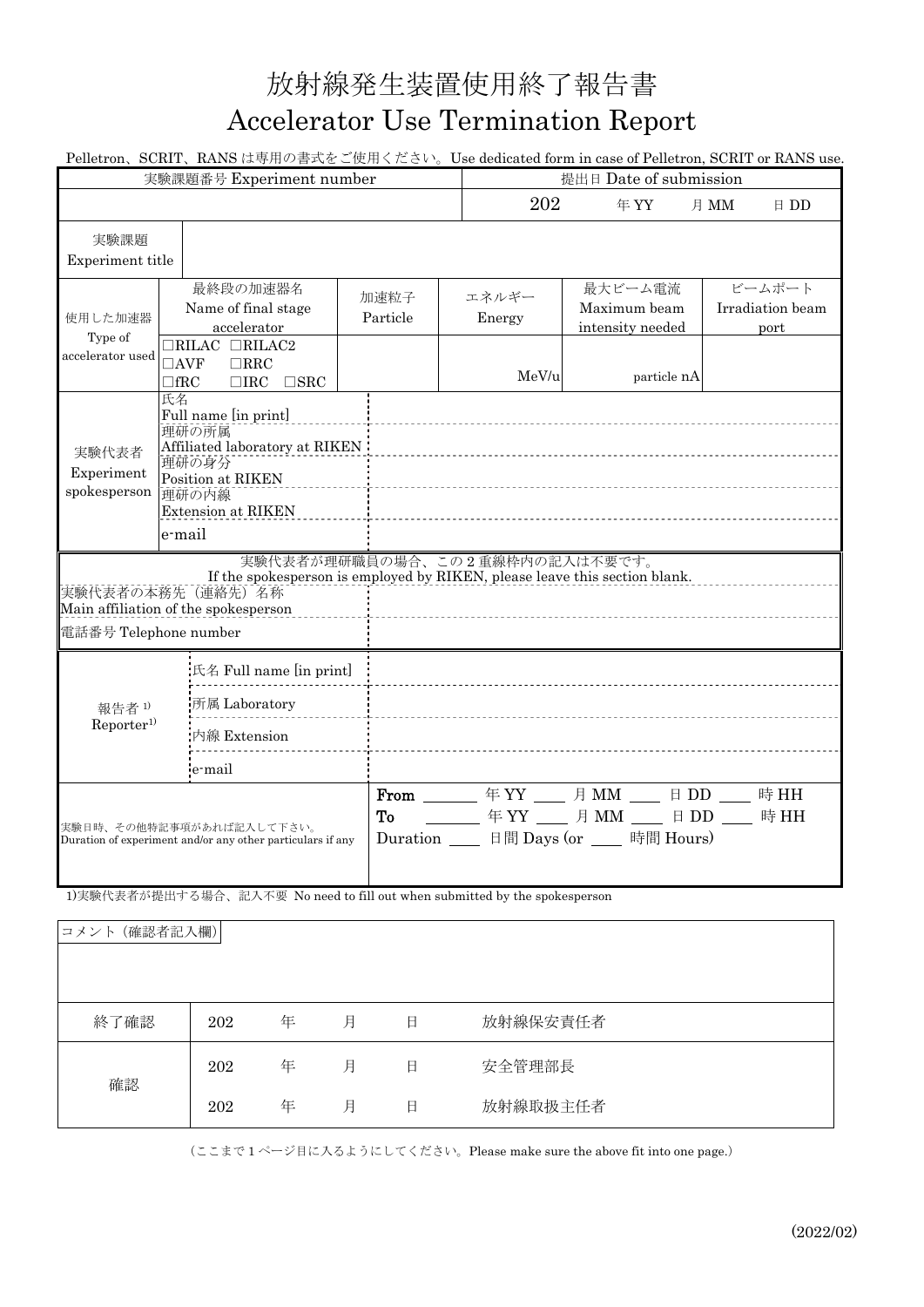安全確保のため以下の質問にお答え下さい For safety reasons, please fill out the following.

| 安全確保のため以下の質問にお答え下さい For safety reasons, please fill out the following.                                                                                                                                                                                                                                                                                                                                                                                                                                                                                                                                                                                                                                                                                                                                                                                                                                                                                                                                                                                                                                                                                                                                                                                                                                                                                                                                                                                                                                                                                                                                                                                                                                                                                                                                                                                                          |
|---------------------------------------------------------------------------------------------------------------------------------------------------------------------------------------------------------------------------------------------------------------------------------------------------------------------------------------------------------------------------------------------------------------------------------------------------------------------------------------------------------------------------------------------------------------------------------------------------------------------------------------------------------------------------------------------------------------------------------------------------------------------------------------------------------------------------------------------------------------------------------------------------------------------------------------------------------------------------------------------------------------------------------------------------------------------------------------------------------------------------------------------------------------------------------------------------------------------------------------------------------------------------------------------------------------------------------------------------------------------------------------------------------------------------------------------------------------------------------------------------------------------------------------------------------------------------------------------------------------------------------------------------------------------------------------------------------------------------------------------------------------------------------------------------------------------------------------------------------------------------------|
| 1. 使用した実験者固有の照射物質(ターゲット)は何でしたか What your own material (target) was irradiated?<br>RIPS、BigRIPSの標準物質は記入不要です。Entry is not required for standard production target of RIPS and<br>BigRIPS.<br>一次ターゲット Primary target (<br>二次ターゲットもあれば記載して下さい If secondary target was used, please describe it.<br>二次ターゲット Secondary target (                                                                                                                                                                                                                                                                                                                                                                                                                                                                                                                                                                                                                                                                                                                                                                                                                                                                                                                                                                                                                                                                                                                                                                                                                                                                                                                                                                                                                                                                                                                                                       |
| 2. 製造した放射性物質を使用しますか Will radioactive substance produced be used?<br>$\Box$ No $\rightarrow$ Skip to 3.<br>$\Box$ Yes<br>2.1 登録番号は何番ですか What is the registration number?<br>2.2 生成核種は何ですか What nuclide was produced?<br>2.3 生成量はどの程度ですか What is the approximate level of intensity (Bq)?<br>2.4 使用場所または譲渡先はどこですか Where will it be used or transferred? (                                                                                                                                                                                                                                                                                                                                                                                                                                                                                                                                                                                                                                                                                                                                                                                                                                                                                                                                                                                                                                                                                                                                                                                                                                                                                                                                                                                                                                                                                                                         |
| 3. 実験者固有の物品の放射化について(RIPS、BigRIPSの標準品として用意されているターゲット、エネルギー減衰板、<br>検出器については記入不要です。) Induced radioactivity of the substances belonging to experimenters (entry<br>not required for standard targets, energy degraders and detectors provided at RIPS and BigRIPS)<br>3.1 およその表面線量を記入して下さい Please report approximate dose rate at the surface.<br>測定日 Measurement date(<br>年YY<br>月MM<br>日DD)、単位 Unit(□cpm □µSv/h)<br>□照射物質(一次ターゲット) Irradiated material (Primary target)<br>□照射物質(二次ターゲット) Irradiated material (Secondary target)<br>□散乱体 Scatterer<br>□エネルギー減衰板 Energy degrader<br>□その他 Others (<br>3.2 その中に $\alpha$ 放射体があり、飛散して散乱槽内等に付着した可能性がありますか Is there any possibility that<br>alpha emitter was produced and contaminated, for example, a scattering chamber?<br>$\Box$ No $\rightarrow$ Skip to 3.3<br>$\Box$ Yes<br>3.2.1 スミア試験 (ふき取り試験)等で $\alpha$ 放射体が検出されましたか Was alpha emitter detected by wipe test or<br>other method?<br>$\Box$ Yes<br>$\Box$ No $\rightarrow$ Skip to 3.3<br>3.2.2 措置を記入して下さい Please describe the measures taken for alpha contamination.<br>3.3 実験終了後の措置について Measures to take following the experiment<br>□散乱槽内に一時的に保管し、後日保安責任者立ち会いのもとで所定の場所に保管します Will be stored<br>temporarily in the scattering chamber, and then moved to the prescribed place under the supervision<br>of the Radiation Protection Liaison Officer.<br>□一次ターゲット Primary target<br>□二次ターゲット Secondary target<br>□その他 Others (<br>□所定のシールを貼付し保管した Stored in a proper place after putting on a designated label.[1回目1st<br>time]<br>日時 Date(<br>) 氏名 Full name(<br>) 物質 Matter(<br>) シール枚数 Number of labels(<br>場所 Place(<br>□所定のシールを貼付し保管した Stored in a proper place after putting on a designated label.[2回目2nd<br>time]<br>日時 Date(<br>) 氏名 Full name(<br>) 物質 Matter(<br>) シール枚数 Number of labels(<br>場所 Place(<br>□不要につき放射性廃棄物として、保安責任者立ち会いのもと、廃棄物処理施設で処分した Disposed as |
| radioactive waste at a waste disposal and treatment facility under the supervision of the Radiation<br>Protection Liaison Officer.<br>物質 Matter (<br>□放射化の無いことを確認後,記録簿に記入し、管理区域外に持ち出した Taken out of radiation controlled<br>area after confirming and recording on a log of no radioactivity<br>物質 Matter (<br>□一次ビームに照射されたガスの処理 Disposal of gas irradiated by primary beam<br>□排気口に接続 Released through an exhaust duct<br>□回収 Collected<br>□室内に放出 Released in the room<br>□その他 Other method(                                                                                                                                                                                                                                                                                                                                                                                                                                                                                                                                                                                                                                                                                                                                                                                                                                                                                                                                                                                                                                                                                                                                                                                                                                                                                                                                                                                   |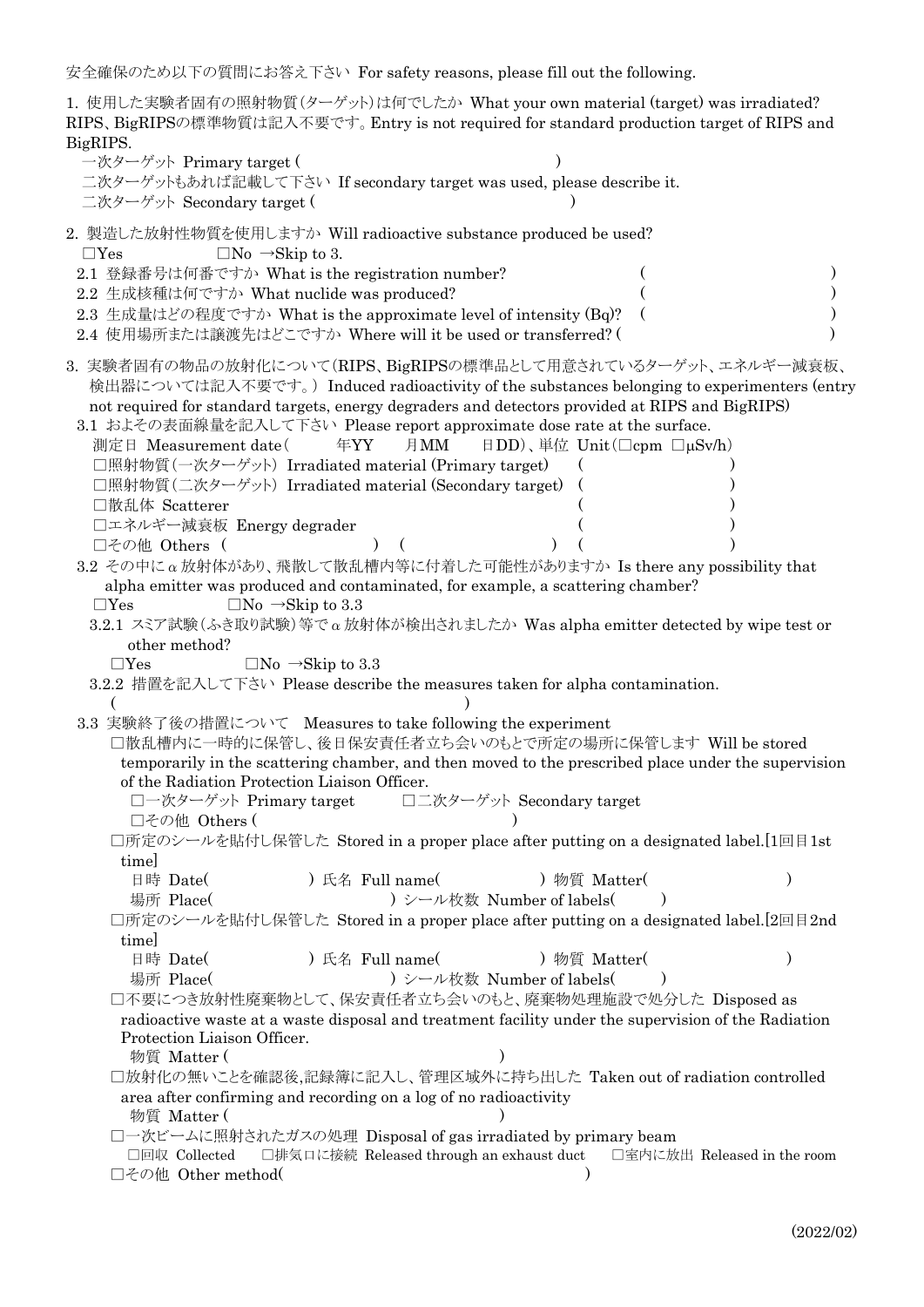| 4. 密封線源を使用しましたか(較正用線源を含む) Were sealed radioisotopes (including calibration source) used?<br>$\Box$ Yes<br>$\Box$ No $\rightarrow$ Skip to 5.                                                                                                                                                                                                                                                                                                                                                              |  |
|-----------------------------------------------------------------------------------------------------------------------------------------------------------------------------------------------------------------------------------------------------------------------------------------------------------------------------------------------------------------------------------------------------------------------------------------------------------------------------------------------------------|--|
| 4.1 実験後どうされましたか How were they handled after use?<br>□所定の場所(右記)に返却しました Returned to the prescribed place: (<br>□現在右記で使用中です Still being used at the place: (<br>法の規制対象の線源の場合は、終了後密封RIの使用報告書を提出してください。If the radioisotopes are controlled by law,<br>Sealed-Radioisotope Use Termination Report must be submitted.                                                                                                                                                                                            |  |
| 5. U、Th等の核燃料物質を使用しましたか Were nuclear fuel materials such as U or Th used?<br>$\Box$ Yes<br>$\Box$ No $\rightarrow$ Skip to 6.<br>5.1 使用後どうされましたか How were they handled after use?<br>□現在使用中です Still being used.<br>□所定の場所(右記)に返却しました Returned to the prescribed place: (<br>□所定の場所(右記)に廃棄しました Disposed to the prescribed place: (<br>終了後非密封RIの使用報告書を提出してください。Unsealed Radioisotope Use Termination Report must be submitted.                                                                               |  |
| 6. 高圧ガスまたは液化ガスを使用しましたか Was high-pressure gas or liquefied gas used?<br>$\Box$ Yes<br>$\Box$ No $\rightarrow$ Skip to 7.<br>物質名 Name of the gas: (<br>6.1 使用後どうされましたか How was it handled after use?<br>□現在使用中です Still being used.<br>□バルブを閉めてその位置にあります The cylinder is still where it was used with its valve closed<br>□所定の場所(右記)に返却しました The cylinder was returned to the prescribed place: (                                                                                                             |  |
| 7. 有機溶媒を使用しましたか Was organic solvent used?<br>$\Box$ No $\rightarrow$ Skip to 8.<br>$\Box$ Yes<br>物質名 Name of the solvent: (<br>7.1 使用後どうされましたか How was it handled after use?<br>□現在右記で使用中です Still being used at (<br>□使いきりました Fully used up.<br>□所定の場所(右記)に返却しました Returned to the prescribed place: (                                                                                                                                                                                                     |  |
| 8. その他有害物質を使用しましたか Were other hazardous substances used?<br>$\Box$ No $\rightarrow$ Skip to 9.<br>$\Box$ Yes<br>物質名 Names of the substances: (<br>$\lambda$<br>8.1 使用後どうされましたか How was it handled after use?<br>□現在使用中です Still being used.<br>□所定の場所(右記)に返却しました Returned to the prescribed place: (<br>□所定の場所(右記)に廃棄しました Disposed to the prescribed place: (                                                                                                                                              |  |
| 9. 実験にともなうゴミなどの廃棄物について Waste generated by the experiment<br>9.1 RIで汚染または放射化した廃棄物はありますか Are there any waste contaminated with radioisotope or<br>radio-activated?<br>□Yes :保安責任者立ち会いのもとで、廃棄物処理施設で処理して下さい Please dispose them at a waste disposal and<br>treatment facility under the supervision of the Radiation Protection Liaison Officer.<br>$\square$ No<br>9.2 非汚染ゴミの措置を記入して下さい Please describe how the non-radioactive waste was handled.<br>□可燃物 Combustible waste (<br>□不燃物 Incombustible waste ( |  |
| 10. その他安全にかかわる報告事項または要望・コメントがあればご記入下さい If you have any suggestions or a<br>comment regarding safety, please describe it here.<br>(加速器グループに対するものは別途担当者にご提出ください Suggestions or comments regarding matters on the accelerator group should be submitted<br>them separately.)                                                                                                                                                                                                                                 |  |